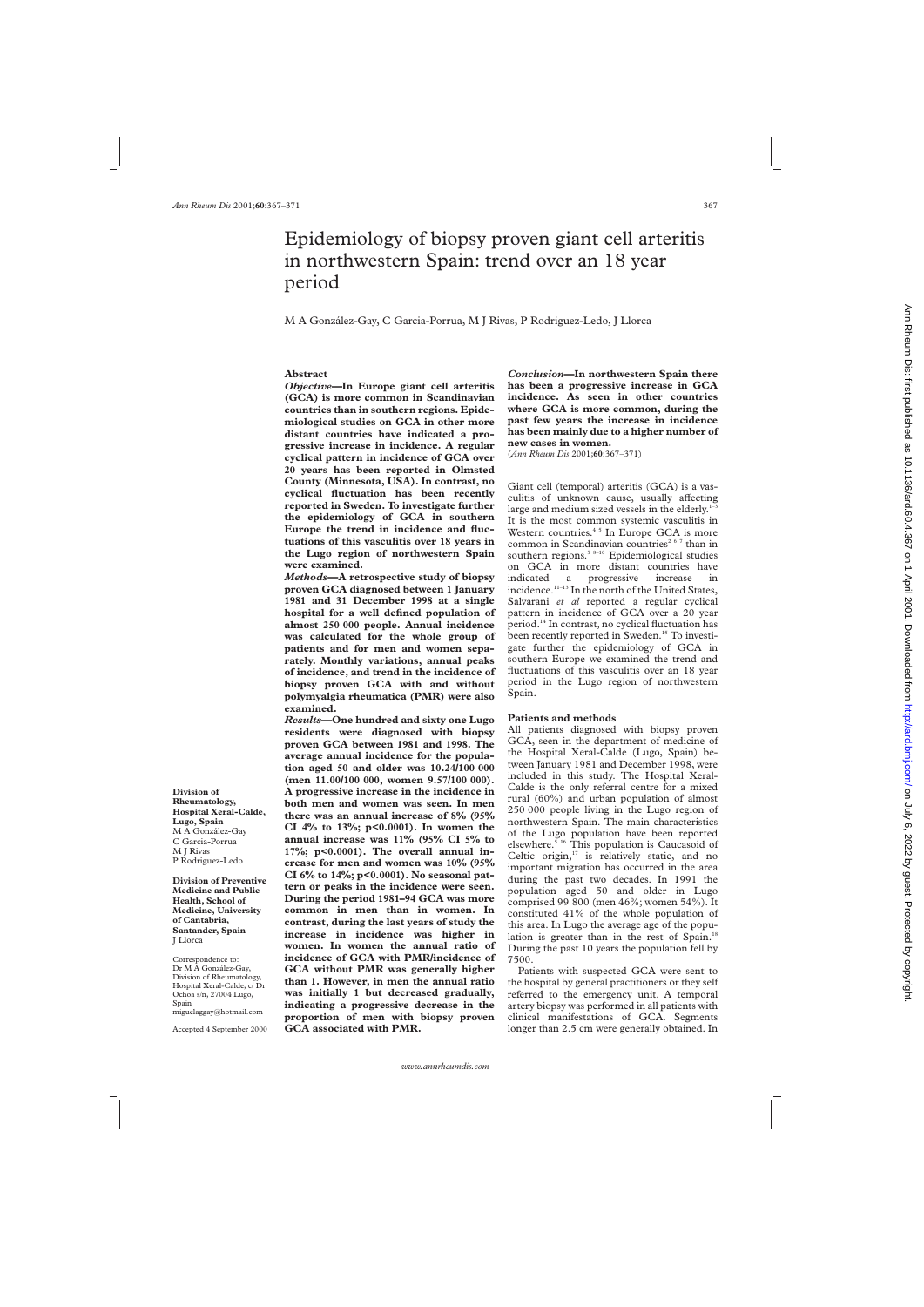method) was greater than 80 mm/1st h, or both.<sup>18 19</sup> Patients were diagnosed as having biopsy proven GCA if histological examination of the temporal artery showed interruption of the internal elastic laminae with infiltration of mononuclear cells into the arterial wall with or without giant cells.<sup>5 16</sup> Patients were classified as having biopsy proven GCA associated with PMR if, in addition to the pathological abnormalities in the temporal artery described above, they met the following criteria: (*a*) aged 50 or older at the onset of symptoms; (*b*) severe and bilateral pain associated with morning stiffness (lasting at least 30 minutes) in at least two out of three areas: neck, shoulder, and/or pelvic girdles; (*c*) ESR at the time of diagnosis of at least 40 mm/1st h; and (*d*) exclusion of other diseases that may present with polymyalgia manifestations or mimic PMR except GCA.<sup>13 16</sup> <sup>18 20</sup> <sup>21</sup>

Twenty nine biopsy negative patients fulfilled the American College of Rheumatology  $(ACR)$  classification criteria for GCA.<sup>22</sup> In these patients headache and PMR were common presenting symptoms. In contrast, abnormal temporal artery on physical examination, jaw claudication, and ischaemic visual manifestation were less common than in patients with biopsy proven GCA.<sup>23</sup> Temporal artery biopsy samples were taken in 89 patients



*Figure 1 Incidence of biopsy proven giant cell arteritis (GCA) by sex in Lugo, Spain (1981–98). During the period 1981–94 GCA was more common in men. However, during the last years the increase of incidence was higher in women.*

*www.annrheumdis.com*

## STATISTICAL ANALYSIS

The target population was based on the The population distribution was provided by the Instituto Nacional de Estadística the Lugo region, people grouped b sex were estimated by exponential tion from census data. In Spain the were taken every 10 years when the of the year was zero. More recently have been carried out in years whose is 1. In addition, municipalities population every five years. The between censuses is established by tion using the formula provided by  $P_t = P_0 (1 + r)^t$ , where  $P_t$  is the population calculated,  $P_0$  is the reference popu the time lag to be extrapolated, an growth rate of the population d period. Incidence rates standardise were calculated by a direct method European population as standard; pean standard was preferred to standard because it better represent oped country's population. Rates are as cases for  $10<sup>5</sup>$  population aged 50 They were calculated from the number cases observed/the estimated popul 50 and older. The annual incidenc for age was calculated as a five ye average reflecting the slow random changes. analyse relations between age and year (as explanatory variables) a incidence rate (as outcome varia models were developed by Poisson a

The first one only considers age a tory and it assumes that the GCA in exponential ( $\beta_0$  +  $\beta_1$ ×age); exponential would then be interpreted as the rational sponding to each year of age.

The second model assumes that incidence = exponential  $(\beta_0 + \beta_1 \times \text{age})$ endar year); then exponential  $(\beta_1)$ interpreted as before, and  $\beta$ , as the related to each calendar year.

Finally, the third model is the same used by Petursdottir *et al*<sup>15</sup> and assum GCA incidence = exponential  $(\beta_0 + \beta_1)$  $\beta_2$ ×calendar year +  $\beta_3$ ×calendar year<sup>2</sup>

Goodness of fit of all three mo compared by the likelihood ratio. " whether any season or any month of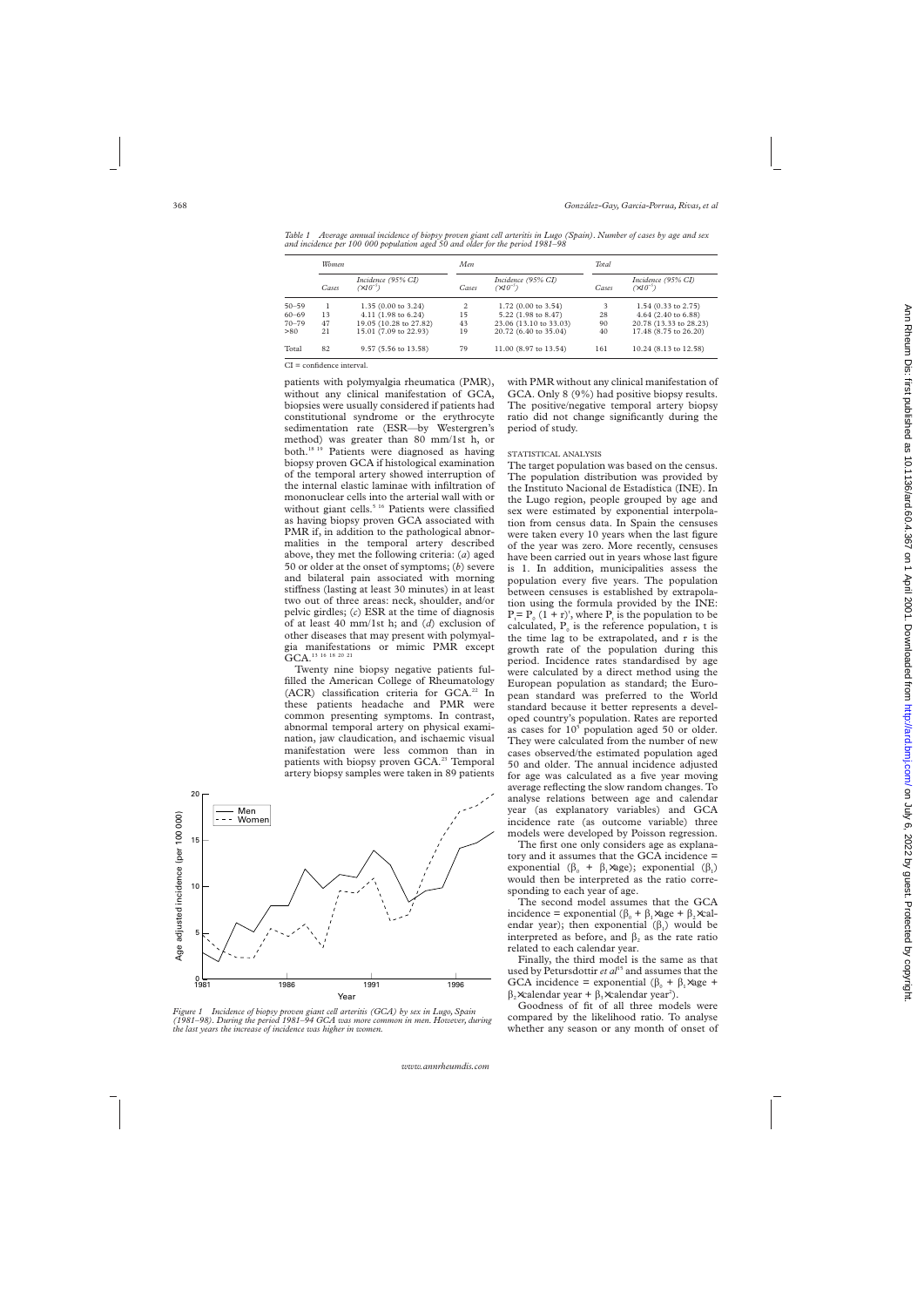Year

*Figure 2 Incidence of biopsy proven giant cell arteritis (GCA) associated with polymyalgia rheumatica (PMR) in Lugo, Spain by sex (1981–98). Since 1987 there has been a trend towards an increase in the number of women with biopsy proven GCA associated with PMR.*



*Figure 3 Incidence of biopsy proven giant cell arteritis (GCA) without polymyalgia rheumatica (PMR) in Lugo, Spain by sex (1981–98). Since 1994 GCA without PMR has been seen to be more common in women than in men.*



*Figure 4 Annual incidence of biopsy proven giant cell arteritis (GCA) with polymyalgia rheumatica (PMR)/annual incidence of GCA without PMR ratio in Lugo, Spain by sex (1981–98). In men, unlike in women, the ratio was initially 1 but has tended to decrease gradually and indicates the progressive decrease in the proportion of men with PMR.*

*www.annrheumdis.com*

GCA was more common in patients 70.

Based on the second model de "Patients and methods" the risk ratio year in men was  $1.08$  (95% CI  $1.0$  $p<0.0001$ ). The RR per year in w 1.11 (95% CI 1.05 to 1.17; p<0.0 men there was an annual increase in adjusted by age of 8% (95% CI  $4\%$  $p<0.0001$ ). In women the annual in 11% (95% CI 5% to 17%; p<0.00 whole the overall annual increase fo women was  $10\%$  (95% CI 6%)  $p<0.0001$ ). The highest incidence in and women aged 50 and older was se (men  $17.4/100000$  population, wo 100 000).

No seasonal pattern was seen (p men  $0.20$ , women  $0.64$ , and total  $0$ . no increase of the incidence of GO month in particular (considered as of onset of symptoms) was seen (p men  $0.53$ , women  $0.64$ , and total  $0.57$ .

Figure 1 shows the incidence of  $G$ A progressive increase in the incident seen in both men and women.  $\Gamma$ period 1981–94 GCA was more commen. In contrast, during the last fe the study the increase in incidence in women. However, no peaks in t incidence of GCA were found.

In Lugo isolated PMR (not assoc GCA) is known to be more comwomen.<sup>18</sup> Because of this, we analy with and without PMR separately. shows that biopsy proven GCA assoc PMR was more common in men u Since then, there has been a trend to increase in the number of women w proven GCA associated with PMR. until 1994 GCA without PMR was a mon in men. Since then GCA with has also been found to be more co women (fig 3). To further investigated changes in the incidence of biopsy pr associated or unassociated with examined the annual incidence of PMR/annual incidence of GCA with ratio. Figure 4 shows that in most ratio in women was higher than 1 (n of biopsy proven GCA associated v than those without PMR). In men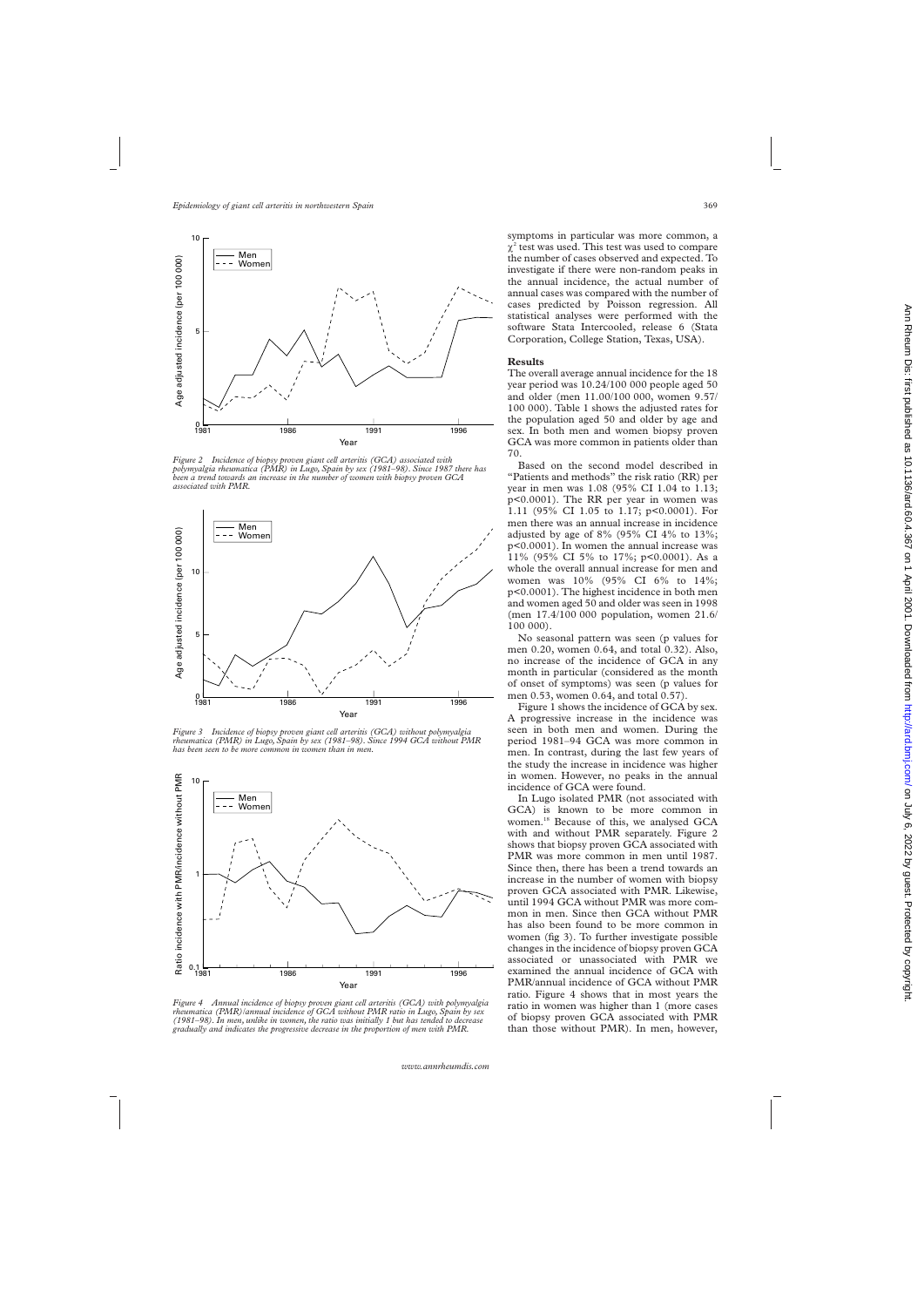ruu

*Figure 5 Number of biopsy proven giant cell arteritis (GCA) cases observed (circles) and those expected in women from Lugo, Spain (1981–98) by Poisson regression using as explanatory variables age and calendar year (triangles). The figure shows that new increases in GCA incidence are expected for women.*



*Figure 6 Number of biopsy proven giant cell arteritis cases (GCA) observed (circles) and those expected in men from Lugo, Spain (1981–98) by Poisson regression using as explanatory variables age and calendar year (triangles), and using age, calendar year, and calendar year<sup>2</sup> (squares). The figure suggests that the peak of the incidence of GCA in men has been reached.*

unlike women, the ratio was initially 1 but it has tended to decrease gradually and indicates the progressive decrease in the proportion of men with PMR.

In women, the second model developed by Poisson regression that included age and calendar year as explanatory variables fits the data. Thus fig 5 suggests that new increases in GCA incidence are expected for women. Also, the addition of a third explanatory term (calendar year<sup>2</sup>) did not improve the goodness of fit. However, in men the second model did not adjust well, and it was necessary to include a calendar year<sup>2</sup> term (third model). Figure  $6$ suggests that the peak of the incidence in men has been reached.

## **Discussion**

Giant cell arteritis does not always require a positive temporal artery biopsy. As shown in patients with biopsy proven GCA, we have also seen a progressive increase in the incidence of patients with negative temporal artery biopsies

*www.annrheumdis.com*

also exist. For example, in northwest incidence of GCA is almost twice that seen in northern Italy.<sup>589</sup>

The incidence of GCA incre latitude in the northern hemispher least a twofold increase in incidence navian countries compared with I present study, however, also support gressive increase in incidence in Europe. Such an increase has also be Israel, a country traditionally con have a low incidence of GCA.<sup>12</sup> As se countries, $11 15$  the increase in the in GCA in Lugo was associated with relation between positive and nega sies.<sup>13</sup> However, the rheumatologists  $\overline{\phantom{a}}$ were puzzled by the predominance men between 1981 and  $1990.^{16}$ surprise, and unlike reports from other tries, the incidence of GCA in won that decade was lower than in men.' not be explained by sex difference structure of the population. However, a progressive increase of the inciden sexes was found over this 18 year sto last few years the trend has been higher increase in women. These ob have been found both in women w proven GCA associated with PMR and with GCA unassociated with PMR. in the past few years the GCA assoc PMR in men has tended to decrease A declining trend in the annual in GCA in men was also seen in Olmst and Israel.<sup>11-12</sup> Variations in the an dence of GCA with peaks every se have been reported in Olmsted However, in keeping with Petursdot no rhythmic pattern in the annual in GCA was seen in the Lugo region. reported evidence of simultaneous fl of the incidence of GCA and PMR in regions of Denmark, suggesting an occurrence of a precipitating infectio Seasonal distribution of the diseas been reported. Based on the date peaks of incidence in late winter an were found by Petursdottir et al.<sup>15</sup> A on the onset of symptoms, peaks of were found during the summer in Jerusalem (Israel) and England.<sup>12 26</sup> In other peaks in January and May we